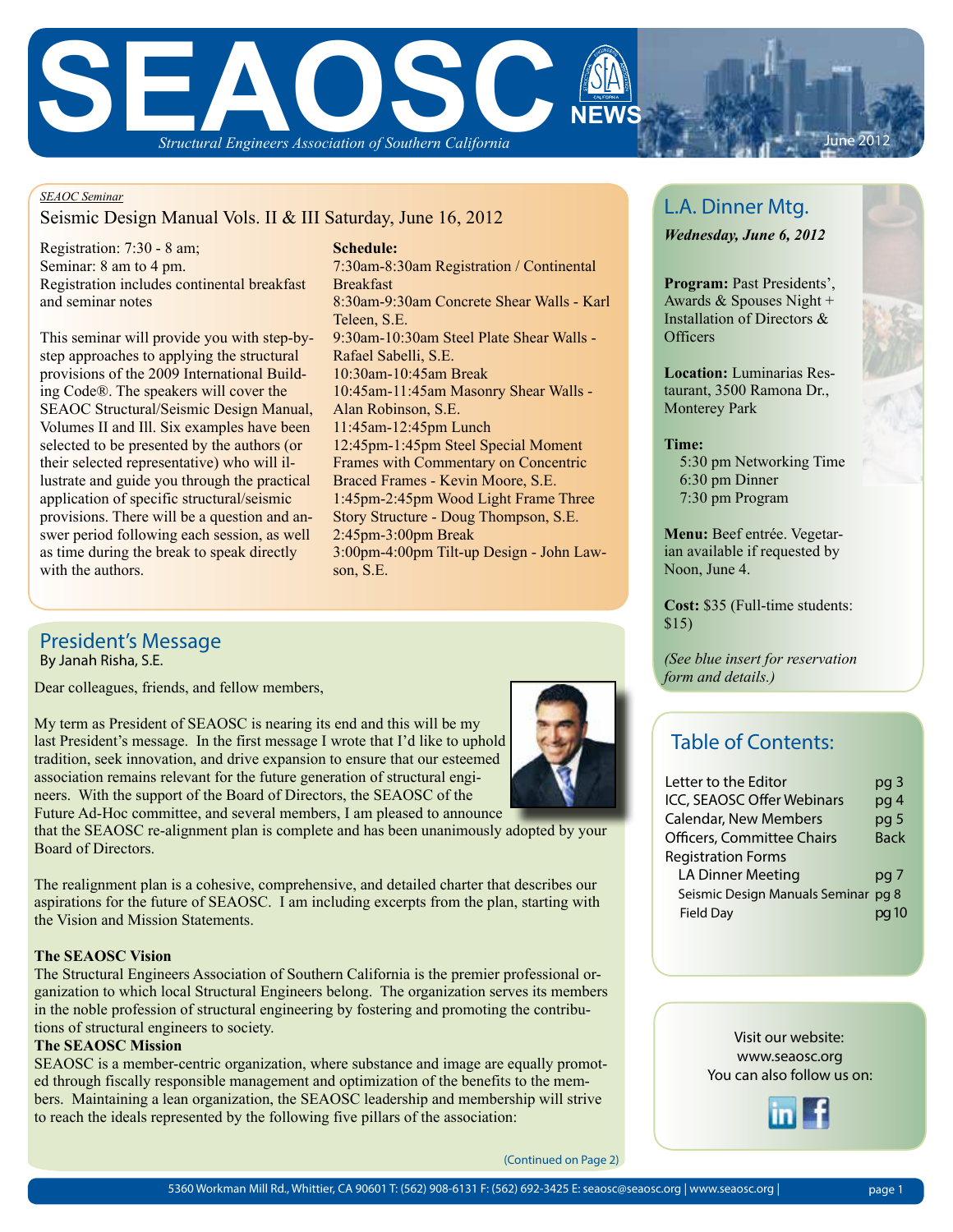## President's

**Message** (Continued From Page 1)

#### *Membership Value:*

Cultivate social contacts and encourage camaraderie among members. Increase participation by providing worthwhile events and opportunities that bring value to the membership.

*Image and Advocacy:* 

Promote the professional practice of structural engineering to the community. Enhance the image of the structural engineering profession by implementing an aggressive and proactive public relations campaign that includes advertisements and community outreach. Properly represent the local structural engineers to other state and national professional organizations.

### *Codes and Standards:*

Enhance the code and standard development process with effective committee work and cooperation with our partners in the process. Lead applied research efforts to enhance the practice of structural engineering in Southern California and elsewhere. Contribute to the development of structural engineering technologies. *Education:*

Offer world class and state of the art educational opportunities. Provide synergistic learning opportunities among our members on topics of interest.

## *Legislative Participation:*

Create policies and guidelines that represent the interests of our members to local and state legislative bodies and representatives. Provide forthright support to local jurisdictions as needed to enact local mandates and code amendments.



The new SEAOSC will ultimately be greater than the sum of its parts by the integration of indigenous engineering issues with a purposeful application of engineering technologies for the benefit

of the citizens of Southern California.

### **Educational Events**

The way SEAOSC offers educational opportunities will change significantly. They will consist of mainly two types that will coordinate and share resources: Seminars and Webinars. The seminar structure will go to three events a year: Buildings at Risk which will occur the second Thursday in October, an Educational Event in late February (Friday PM, Saturday AM, Saturday PM) and another in late May (Friday PM, Saturday AM, Saturday PM). For these events, you can pick and choose, 1, 2, or all three tracks. In addition, SEAOSC will provide a minimum of 15 webinars per year.

### **Committee Re-Organization**

To streamline the committee structure, and to ensure that it is aligned with the SEAOSC Mission Statement, the following committee structure is proposed. Supporting each pillar is a foundation consisting of a number of committees.

## *Membership Value*

Membership Committee

- a. Membership Drive
- b. Awards
- c. Mentoring
- d. Referrals
- e. Appreciation
- f. Events
- g. Field Day

Younger Members Committee

- a. Student Groups
- b. Student Scholarships

## *Image and Advocacy*

| <b>Image and Public Relations Committee</b> |              |                        |
|---------------------------------------------|--------------|------------------------|
|                                             | a.           | Media Contact          |
|                                             | h            | <b>Public Outreach</b> |
|                                             | $\mathbf{c}$ | <b>Speakers Bureau</b> |
| <b>Technology Committee</b>                 |              |                        |
|                                             | a.           | <b>SEAOSC</b> Website  |

b. LinkedIn Social Media

## *Codes and Standards*

| <b>Building Code and Standards</b>  |             |                         |
|-------------------------------------|-------------|-------------------------|
|                                     | a.          | Code Changes            |
|                                     | b.          | Foundations             |
|                                     | c.          | Light Frame Performance |
|                                     | $d_{\cdot}$ | Light Frame Systems     |
| <b>Seismology Committee</b>         |             |                         |
| <b>Steel Structures</b>             |             |                         |
| Research                            |             |                         |
| <b>Existing Buildings Committee</b> |             |                         |
| <b>Quality Assurance Committee</b>  |             |                         |

## *Education*

|  | <b>Education Committee</b> |
|--|----------------------------|
|--|----------------------------|

Sustainable Design Committee

Disaster Emergency Services Committee

- a. Seminars
- b. Webinars
- c. Convention

### *Legislative Participation*

Legislative Committee Professional Business Practices Committee

- a. Ethics
- b. Firm Leaders
- c. Small Business

By consolidating some committees and eliminating unnecessary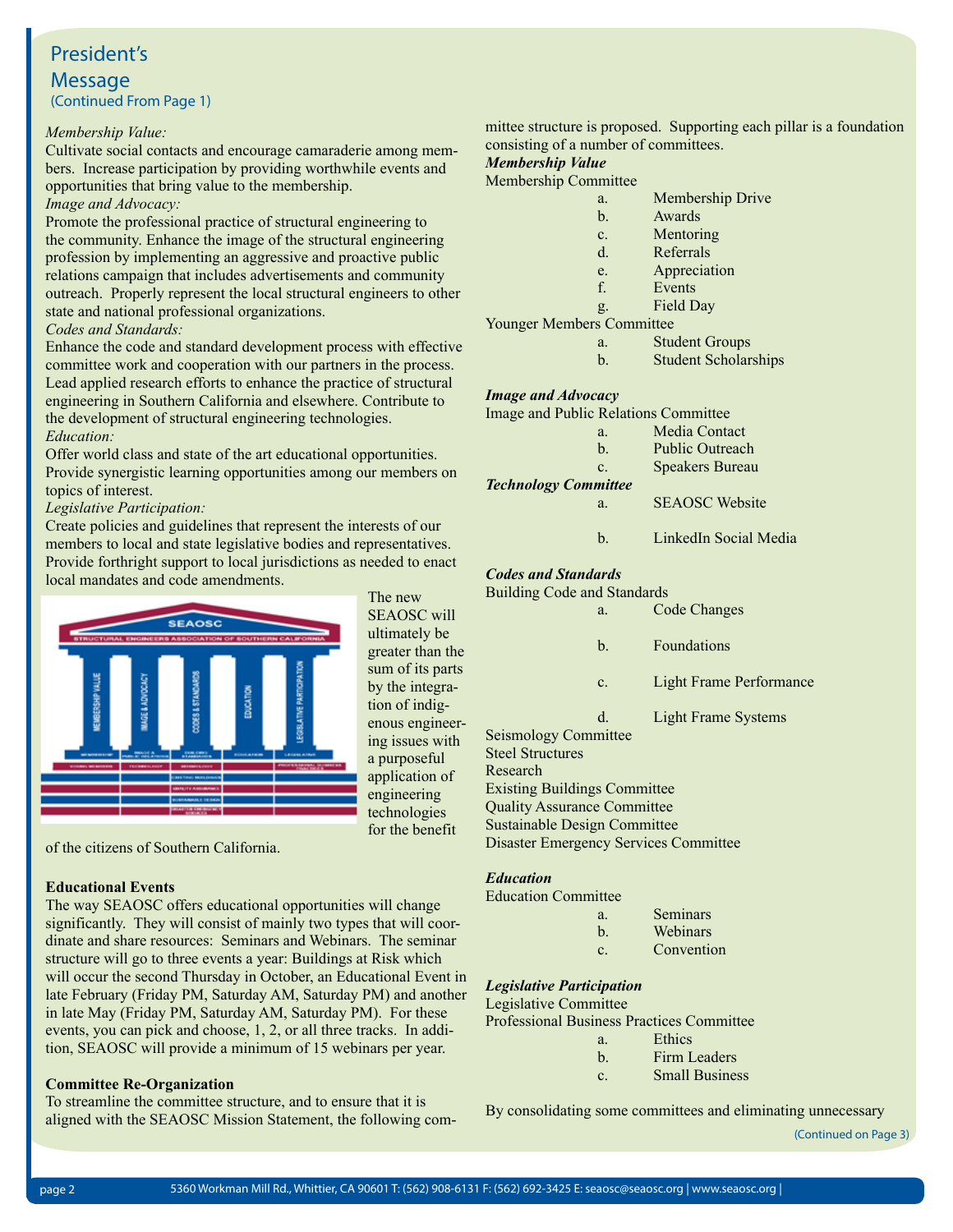## President's **Message** (Continued From Page 2)

committees, the total number of standing committees is reduced from 26 to 13. In consultation with each committee chair, each standing committee will be presented a clear charge, with Board expectations of work product delivery and associated schedule. Furthermore, a mandatory annual meeting will be instituted between all committee chairs and including the SEAOSC Executive Team, to develop and coordinate committee charges.

#### **Farewell Message**

I am proud of all the great things we have accomplished this year. From the inaugural Buildings at Risk summit addressing the pressing need for earthquake hazard mitigation, to the development of the re-alignment plan, the progress on the SE Practice Act and the fabulous holiday party along the way, I owe a debt of gratitude to the many volunteers that made it all possible. I thank all the members of the Board of Directors for their unabashed trust and support, but more specifically I would like to thank the following friends who have turned this President's ideas into realities: Joe

Labrie, Jeff Ellis, Michelle Kam-Biron, Mehran Pourzanjani, Kevin O'Connell, Craig Chamberlain, Russell Kehl, Larry Kaprelian, and Tim Kaucher.

As I move on to the role of Past President and eventually join the illustrious group of all the other Past Presidents who have so aptly steered the association before me, I urge all of us to rally behind and support our new president Joe Labrie, as he implements the re-alignment plan and transitions the association into its new structure. It is up to us to work together to ensure the future success of SEAOSC. I ask of each and every one of you to give a little, and I assure you that you will receive much more than you give. For I have received significantly more than the little I have given.

I thank you for your trust in me and hope that I have served you and the association faithfully and honorably.

Janah

## *Letter to the Editor* **The Future of SEAOSC**

In the May News, Janah noted that membership in S.E.A.O.S.C. has been declining, attendance in our monthly meetings and seminars has been meager, and membership participation in committee work is only a fraction of what once a flourishing contribution to the Association's relevance. He concluded that "We all deserve better than that".

I think that we deserve what we are putting into it and no more. I attended the May monthly meeting and only four of the twelve Board members were there. Only six of the twelve were present at the Board meeting that followed.

I attended the May 5th seminar and only two of the twelve Board members were there.

The weekend before that seminar I spent two days in Oakland with the SEAOC Code Committee going over about 450 code change proposals for the IBC. I am not aware of any Board members attending any Code or Existing Building Committee meetings in the recent past nor of the Chairs being asked to give a report to the Board to get input as to what is being done.

We read last month that a reorganization was planned; and that it would take place on July 1, 2012. The stated purpose of the plan is to put the Association on a financially solvent course.

Does anyone in our Association outside of the Board know what is in that proposed plan? I have seen a copy of the proposed new budget which is considered "confidential", and it appears to me to be totally unrealistic; at least partly because there is no detail as to how the proposed saving will be achieved, nor how the new costs can be paid for.

Maybe I am wrong. I hope so. However, I also hope that the rest of the membership will want to see what these proposed sweeping changes are before they go into effect. I also think that what our Board of Directors does should be and, according to our Charter and By-Laws, is open to all of the Association's members and that they should stop withholding information from us.

Please let them, and me know what you think.

Thank you. Richard Hess, S.E. Past President of S.E.A.O.S.C.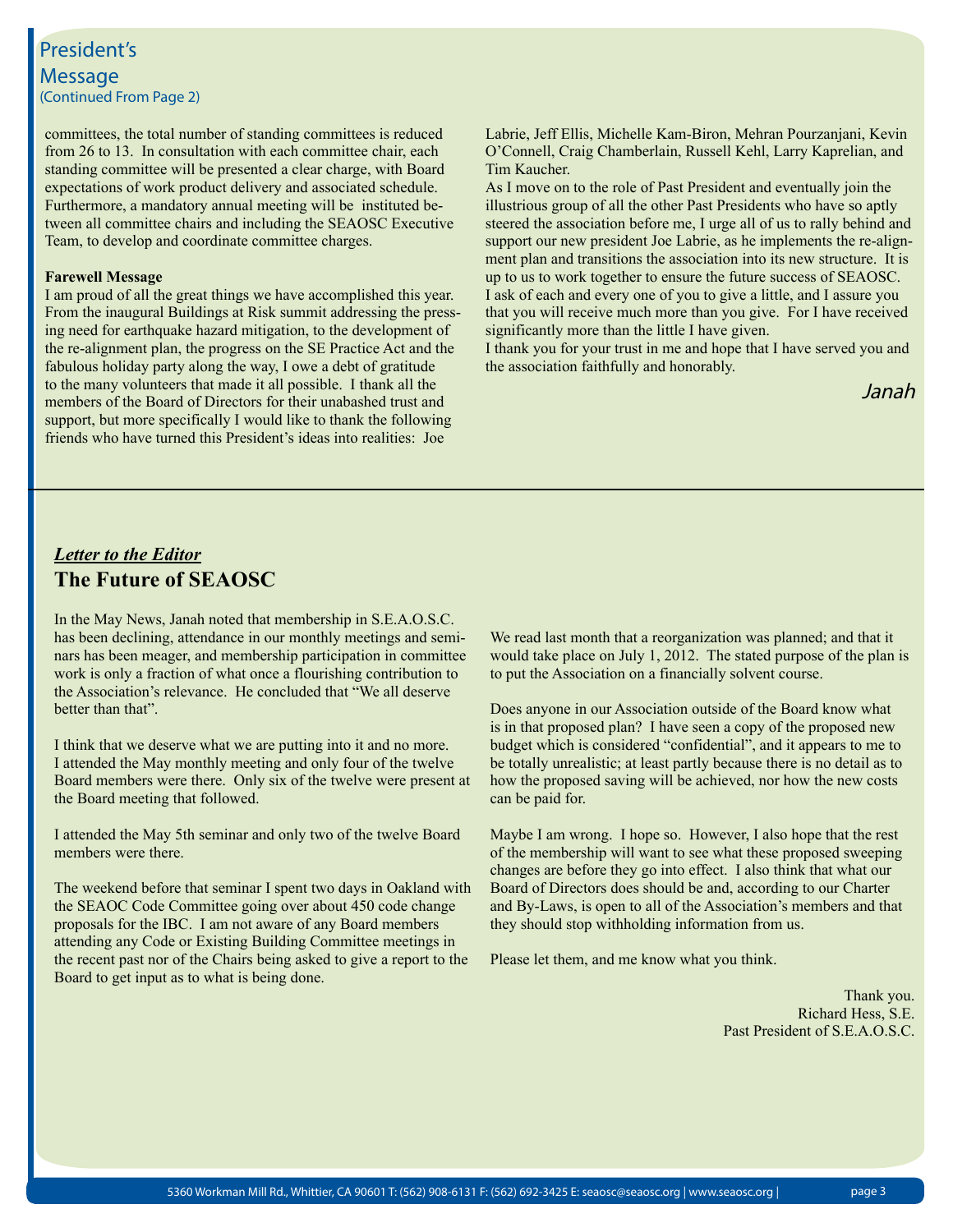## ICC, SEAOSC Offer Structural Engineering Webinars

The International Code Council (ICC) and the Structural Engineers Association of Southern California (SEAOSC) have partnered to bring a series of timely, discipline-specific educational webinars on Structural Engineering and code-related topics to the ICC Campus Online. The initial offering includes six webinars: Code Application of Slender Wall and Wall Pier Design External Post-Tensioning of Glue-Laminated Beams How Codes Change the Way We Construct Masonry Christchurch Earthquake 2011 – A Study of Post-disaster Response Overview & Application 2010 California Building Code (CBC) Sustainable Case Studies

Webinar descriptions, pricing, and registration information can be found on ICC's Campus Online (www.iccsafe. org/SEAOSCwebinars). The webinars are available 24/7 to ICC Members and non-members. Additional webinars, created from live SEAOSC online events, will be added on a regular basis going forward.

*"*The webinars provide top quality training for structural engineers and anyone interested in the technical details of structural engineering," said David Dufresne, ICC Executive Director of Education and Certification. "From sustainability to tilt-up construction, and postearthquake response to post-tensioning, these technical webinars address a variety of essential topics that are of interest to structural engineers and all design, construction and building professionals."

"We, here at SEAOSC, are very excited to partner with

ICC to make these webinars available 24/7. The content of the webinars is sure to help structural engineers gain the knowledge they seek to improve their building designs," said Don Gilbert, Executive Director of SEAOSC.

The new webinars add to the role ICC plays to serve its Members and the industry by providing expert training and certification in a wide variety of disciplines. More information on ICC Membership can be found here.

The Structural Engineers Association of Southern California (SEAOSC) is a professional organization of Civil and Structural Engineers which also includes affiliated construction industry members and students. The association provides its members with the forum, the educational opportunities and the challenge to meet high standards of engineering excellence, and ethical and professional conduct in the design of structures and facilities within the broader field of civil engineering.

The International Code Council is a member-focused association dedicated to helping the building safety community and construction industry provide safe and sustainable construction through the development of codes and standards used in the design, build and compliance process. Most U.S. communities and many global markets choose the International Codes.



The SEAOSC Research Committee recently gathered to work on theValidity of R research project. Committee members are Mikhail Gershfeld, SE; William Kitch, PhD; Michael Lapraik, MS, SE; Miroslav Lhotsky, SE; Felipe Perez, PhD, PE; Farzin Rahbar, MS, SE; Bahram Zarin-Afsar, MS, M.Arch., PE, AIA, Chair.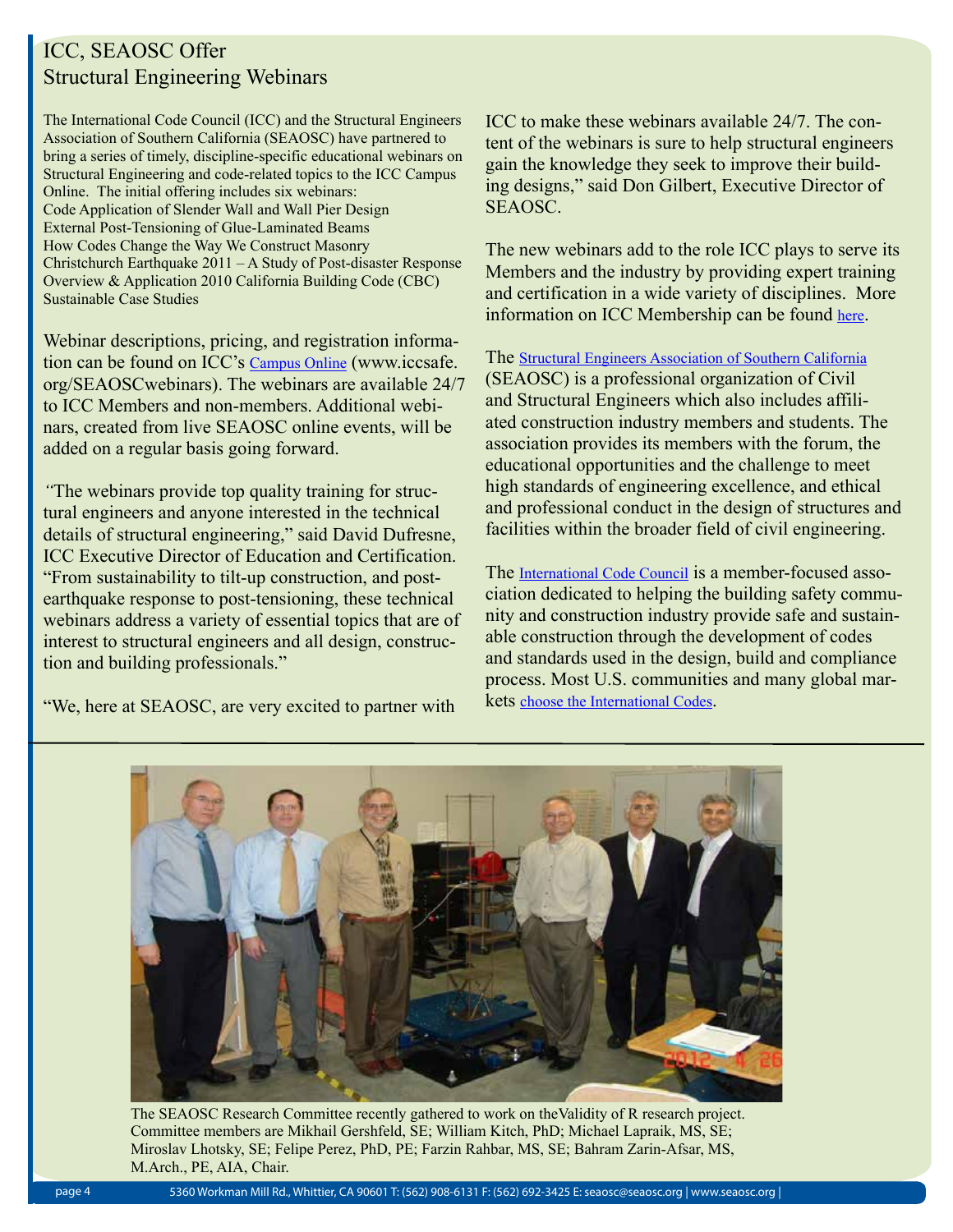| <b>SEAOSC Calendar</b>                           |                                       | Feb. 1:<br>February:<br>Apr. 30: | <b>SEAOSC ANNUAL EVENTS</b><br><b>Student Awards Night</b><br><b>Dinner</b><br>YM Field Trip to UCSD<br><b>Englekirk Center</b><br><b>Deadline to Submit</b><br><b>Excellence in Structural</b><br><b>Engineering Posterboards</b> |
|--------------------------------------------------|---------------------------------------|----------------------------------|------------------------------------------------------------------------------------------------------------------------------------------------------------------------------------------------------------------------------------|
| <b>JUNE</b>                                      |                                       | June 6:                          | <b>Excellence in Structural</b><br><b>Engineering Awards Dinner</b>                                                                                                                                                                |
| <b>Board of Directors Meeting</b><br>3 pm<br>6   | Luminiarias Restaurant, Monterey Park | Aug. 1:                          | <b>Field Day</b>                                                                                                                                                                                                                   |
| 5:30 pm LA Membership Dinner                     | Luminiarias Restaurant, Monterey Park |                                  | Sept. 12-15: SEAOC Convention                                                                                                                                                                                                      |
| <b>SEAOC Board Meeting</b><br>9<br>9 am          | GoToMeeting                           | Oct. 11:                         | <b>Buildings At Risk Summit</b>                                                                                                                                                                                                    |
| Seminar: SEAOC SDMs<br>16 8 am                   | The Grand Event Center, Long Beach    | Oct. 18:                         | <b>Annual Shakeout Event</b>                                                                                                                                                                                                       |
| <b>JULY</b><br>5:30 pm Tri-Counties Dinner<br>11 | Fourpoints Sheraton Hotel, Ventura    | (www.SEAOSC.org)                 | Information regarding these events<br>can be found on the SEAOSC website:                                                                                                                                                          |
| 18 2:45 pm Code Cmte Meeting                     | ICC ES Conference Room, Whittier      |                                  | SeminarRegistrationHow-To                                                                                                                                                                                                          |
| <b>AUGUST</b><br>Field Day<br>12 pm              | Coyote Hills Golf Club, Fullerton     |                                  | Please go to www.seaosc.org for secure<br>online registrations or use the enclosed<br>registration flyers. Be sure to remember<br>to log in to the website as a member to<br>take advantage of SEAOSC's member                     |

*Mark your calendar now or save this page. Don't miss your favorites!*

*Topics and dates subject to change — for the latest seminar details and registration go to www.seaosc.org*

take advantage of SEAOSC's member benefit of member pricing. It is advised to register early to ensure a seat. Please note that confirmations will only be given to those people who register via the SEAOSC Website.



**Bishoff, Ryan;** *Member;* Brandow & Johnston, Inc., Los Angeles; bishoff.engineering@gmail.com

Laura Klein; *AS1*; Arup. Los Angeles; laura.klein@arup.com

**Knapp, Leonard;** *Member;* Knapp & Assoicates, Inc., San Bernardino; mjknapp@knappassociatesinc.com

**Martinez, Jose L.;** *Member;* MTZ Structural Engineering, Valley Village; jim.engr@yahoo.com

**Venuti, Joe;** *Member;* Joven Engineering, La Quinta; jovenengr@verizon.net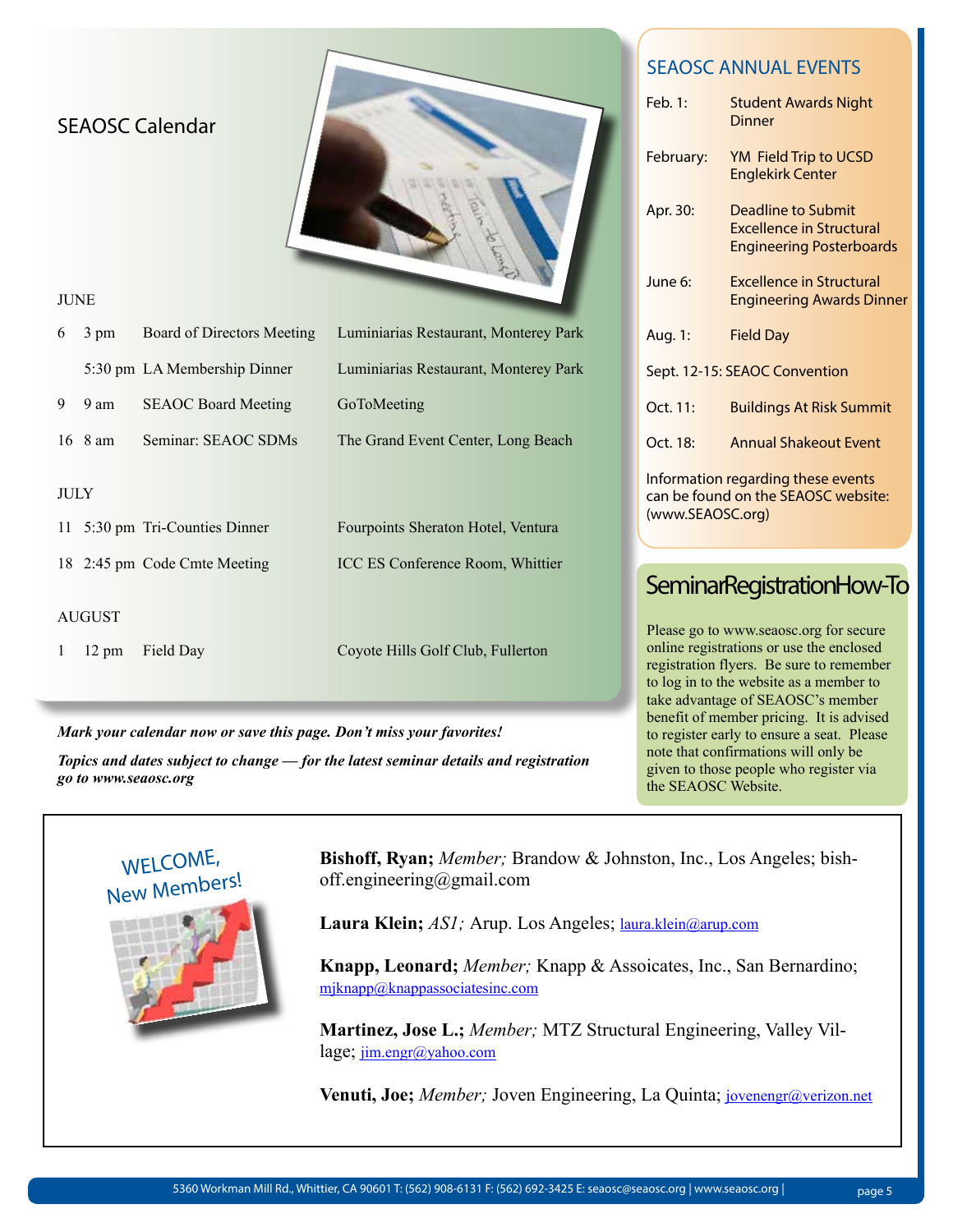## 2010-2011 SEAOSC Officers and Committee Chairs 2011-2012 SEAOSC Officers and Committee Chairs

Get involved! Members and interested parties are invited to join a SEAOSC committee. Contact the chairperson for information on current projects and meeting times, dates and locations.

| <b>SEAOSC Officers</b><br>& Board Members                                                                                                                                                                                                                                                                                                                                                                                                                       | Name                                                                                                                                                                                                                                                                                                                                                                                                             | Phone                                                                                                                                                                                                                                                                                                                                        | Fax                                                                                                                                                                                                                                                                                                                  | Email                                                                                                                                                                                                                                                                                                                                                                                                                                                                                                                                                  |
|-----------------------------------------------------------------------------------------------------------------------------------------------------------------------------------------------------------------------------------------------------------------------------------------------------------------------------------------------------------------------------------------------------------------------------------------------------------------|------------------------------------------------------------------------------------------------------------------------------------------------------------------------------------------------------------------------------------------------------------------------------------------------------------------------------------------------------------------------------------------------------------------|----------------------------------------------------------------------------------------------------------------------------------------------------------------------------------------------------------------------------------------------------------------------------------------------------------------------------------------------|----------------------------------------------------------------------------------------------------------------------------------------------------------------------------------------------------------------------------------------------------------------------------------------------------------------------|--------------------------------------------------------------------------------------------------------------------------------------------------------------------------------------------------------------------------------------------------------------------------------------------------------------------------------------------------------------------------------------------------------------------------------------------------------------------------------------------------------------------------------------------------------|
| President<br>President-Elect<br>Treasurer<br>Secretary<br>Immediate Past President<br><b>Directors</b><br>( <sup>1</sup> Delegate to SEAOC)<br>( <sup>2</sup> Member of Exec. Cmte.)                                                                                                                                                                                                                                                                            | Janah Risha <sup>1,2</sup><br>Joe LaBrie <sup>1,2</sup><br>Doug Thompson <sup>2</sup><br><b>Steve Dillon</b><br>Jeff Crosier <sup>1,2</sup><br>Craig Chamberlain<br>Casey Hemmatyar<br>Larry Kaprielian<br>Tim Kaucher<br>Matthew Skokan<br>Young Nam<br>Mehran Pourzanjani                                                                                                                                      | 818-729-9777<br>626-445-0366<br>949-599-0320<br>949-252-1022<br>949-579-1170<br>323-596-2300<br>888-889-5643<br>949-462-3200<br>714-738-2151<br>626-324-2616<br>949-271-3300<br>949-250-2911                                                                                                                                                 | 818-729-9779<br>626-445-2947<br>949-599-0325<br>None<br>949-579-1180<br>323-596-2304<br>888-371-4039<br>949-462-3201<br>None<br>None<br>949-271-3301<br>949-250-2917                                                                                                                                                 | jrisha@risha.com<br>labrie@makeitright.net<br>dougt@stbse.com<br>sdillon@kpff-irvine.com<br>jcrosier@miyamotointernational.com<br>cchamberlain@nishkain.com<br>casey@psfeg.com<br>lkaprielian@knaconsulting.com<br>tkaucher@strongtie.com<br>mskokan@saifulbouquet.com<br>ynam@thorntontomasetti.com<br>mehran@saifulbouquet.com                                                                                                                                                                                                                       |
| Committee                                                                                                                                                                                                                                                                                                                                                                                                                                                       | Chairperson                                                                                                                                                                                                                                                                                                                                                                                                      | Phone                                                                                                                                                                                                                                                                                                                                        | Fax                                                                                                                                                                                                                                                                                                                  | Email                                                                                                                                                                                                                                                                                                                                                                                                                                                                                                                                                  |
| <b>Building Code</b><br><b>Small Business</b><br>Certification<br>Convention<br><b>Disaster Emergency Services</b><br><b>Existing Buildings</b><br>Field Day<br><b>Foundations</b><br>House<br>Legislative<br>Light Frame Performance<br>Light Frame Systems<br>LinkedIn<br><b>Professional Practices</b><br><b>Public Relations</b><br><b>Quality Assurance</b><br>Research<br>Seaint Website Administrator<br><b>\SEAOSC Website</b><br>Seminar<br>Seismology | Carl Sramek<br>Juliet DeMoss<br><b>Bill Warren</b><br>Janah Risha <sup>1,2</sup><br>Doug Litchfield<br>Joseph Valancius<br>Kevin O'Connell<br>Samir Lawrence<br>Elizabeth Mahlow<br><b>Richard Hess</b><br>Doug Thompson<br>Tom Van Dorpe<br>John Greenheck<br>Larry Brugger<br>Michael Cochran<br>Herb Stockinger<br>Bahram Zarin-Afsar<br>Shafat Oazi<br>Michael Cochran<br><b>Jeff Crosier</b><br>Matt Skokan | 562-799-6010<br>310-257-2008<br>949-722-0185<br>818-729-9777<br>626-844-5678<br>818-240-1919<br>310-323-9924<br>818-243-9747<br>310-945-4800<br>310-328-6300<br>949-599-0320<br>714-978-9780<br>310-665-1536<br>562-430-2145<br>310-315-8445<br>909-595-0840<br>949-261-6988<br>310-602-4010<br>310-315-8445<br>949-579-1170<br>626-304-2616 | 562-799-6010<br>310-534-8082<br>949-722-0661<br>818-729-9779<br>626-844-5642<br>818-240-4966<br>310-323-9925<br>None<br>310-558-9697<br>310-326-6302<br>949-599-0325<br>714-978-9926<br>310-665-9070<br>None<br>310-315-8431<br>909-598-9204<br>949-251-8727<br>310-784-8482<br>310-315-8431<br>949-579-1180<br>None | sramekca@aol.com<br>julietdemoss@caaprofessionals.com<br>bill@sesol.com<br>jrisha@risha.com<br>dlitchfield@mwdh2o.com<br>valancius@kcse.com<br>oconnell@structuralfocus.com<br>samirlawrence@aol.com<br>elizabeth.mahlow@burohappold.com<br>rlhess@hesseng.com<br>dougt@stbse.com<br>tvandorpe@vcaengineers.com<br>jgreenheck@kpff-la.com<br>larrybrugger@verizon.net<br>mcochran@wai.com<br>herbstock@aol.com<br>bahram@zarinafsar.com<br>shafat@mail5.bqe.com<br>mcochran@wai.com<br>jcrosier@miyamotointernational.com<br>mskokan@saifulbouquet.com |
| <b>Steel Structures</b><br><b>Student Scholarships</b><br>Sustainable Design<br>Young Member<br><b>SEAOSC Office</b>                                                                                                                                                                                                                                                                                                                                            | Ashwani Dhalwala<br><b>Ankit Patel</b><br>Patti Harburg-Petrich 310-254-1900<br>Albert Lopez<br>Don Gilbert                                                                                                                                                                                                                                                                                                      | 310-828-1422<br>None<br>626-893-1608<br>562-908-6131                                                                                                                                                                                                                                                                                         | 310-828-1422<br>None<br>None<br>None<br>562-692-3425                                                                                                                                                                                                                                                                 | ceginfo@verizon.net<br>ankit.seaosc@gmail.com<br>pharburg-petrich@walterpmoore.com<br>arz81@hotmail.com<br>seaosc@seaint.org                                                                                                                                                                                                                                                                                                                                                                                                                           |

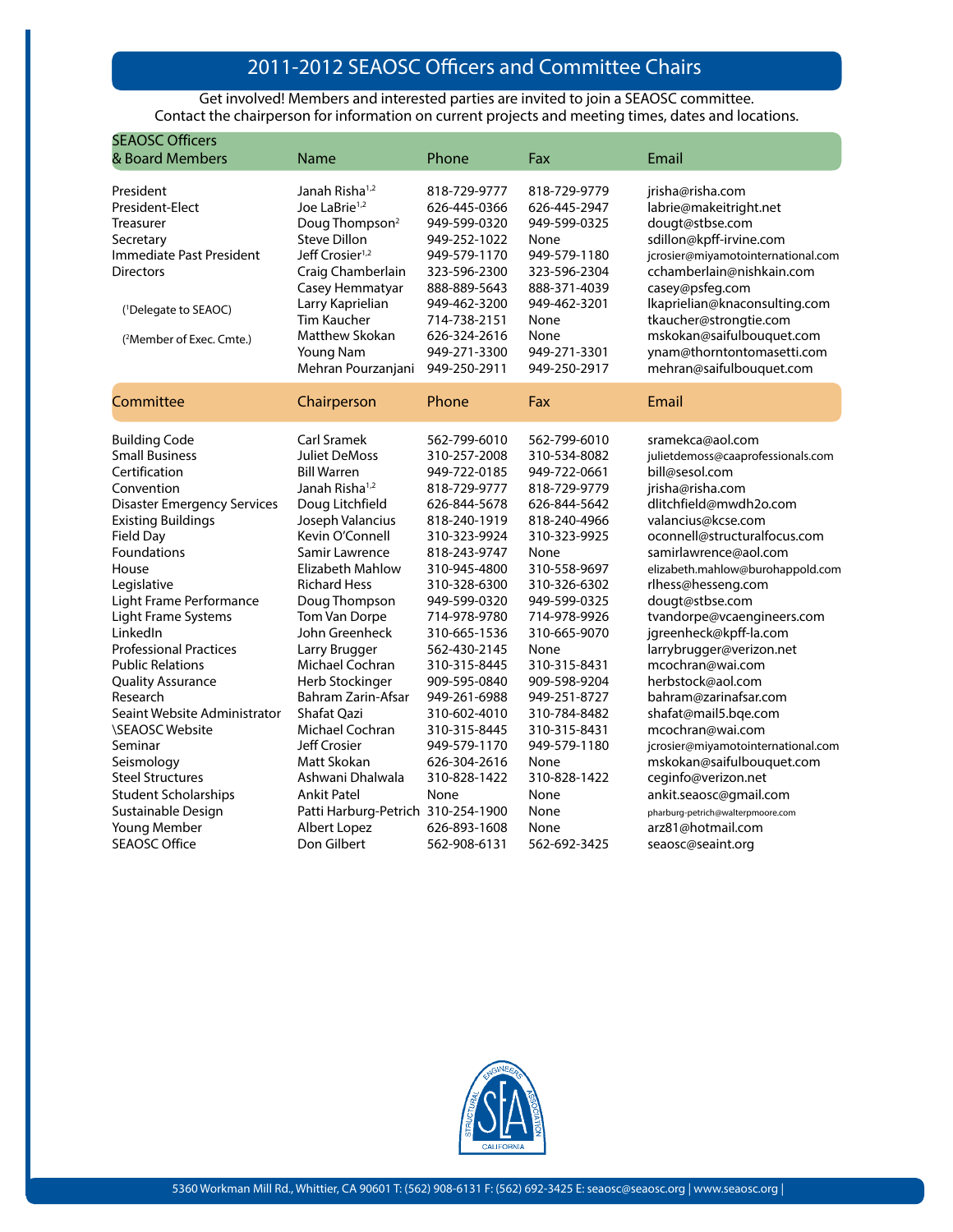## Structural Engineers Association of Southern California



## Program: Past Presidents', Awards & Spouses' Night Including Installation of Directors & Officers

- Location: Luminarias Restaurant, 3500 Ramona Dr., Monterey Park
- Networking Time: 5:30 pm

**Dinner: 6:30 pm** 

Program: 7:30 pm

\$35.00 (Full-time students: \$15) **Cost** 

Reservations: Make advance regevation before Monday, June 4 via SEAOSC's website at www. SEAOSC.org, via fax. or email searscipesance.org. SEAOSC is charged for "no-chows" so please notify office by deadline if you must cancel. Prepay by providing your credit card number and expiration date. "Walk-ins" welcome.

|                                                                                                                                                                                                                                      | <b>LOS ANGELES DINNER RESERVATION FORM: June 6</b><br>Reservations Due Before June 4                                                                                                                                                |                                    |  |  |
|--------------------------------------------------------------------------------------------------------------------------------------------------------------------------------------------------------------------------------------|-------------------------------------------------------------------------------------------------------------------------------------------------------------------------------------------------------------------------------------|------------------------------------|--|--|
|                                                                                                                                                                                                                                      | <b>Phone:</b> Phone: Phone: Phone: Phone: Phone: Phone: Phone: Phone: Phone: Phone: Phone: Phone: Phone: Phone: Phone: Phone: Phone: Phone: Phone: Phone: Phone: Phone: Phone: Phone: Phone: Phone: Phone: Phone: Phone: Phone: Pho |                                    |  |  |
|                                                                                                                                                                                                                                      | Yourself: 1 @ \$35.00                                                                                                                                                                                                               | $= 5$ and $=$                      |  |  |
|                                                                                                                                                                                                                                      | Guests: @\$35.00                                                                                                                                                                                                                    | $= 5$                              |  |  |
| Your email: <u>www.communications and contract and contract and contract and contract and contract and contract of the second second second second second second second second second second second second second second second </u> | <b>TOTAL</b>                                                                                                                                                                                                                        | $=$ 5 $-$                          |  |  |
|                                                                                                                                                                                                                                      |                                                                                                                                                                                                                                     | Expiration date: <b>Expiration</b> |  |  |
| Signalure: <u>__________________________________</u>                                                                                                                                                                                 | <b>Pin (last 3-4 digits on back of card:</b>                                                                                                                                                                                        |                                    |  |  |
| <b>Billing Address:</b>                                                                                                                                                                                                              | Zip Code:                                                                                                                                                                                                                           |                                    |  |  |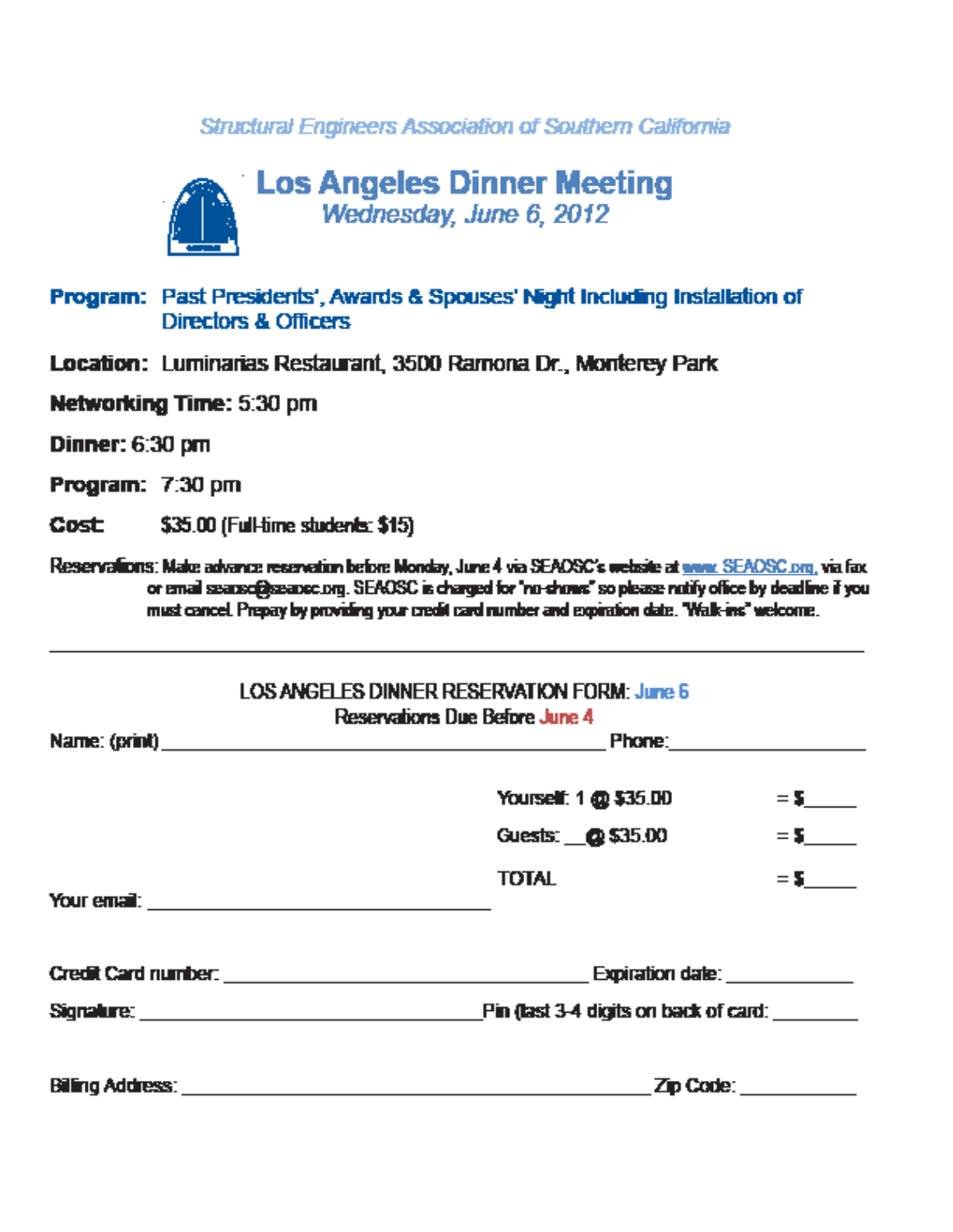

**SEAOC Seminar-**SEAGC Seismic Besign Manual Volumes II and III

# Saturday, June 16, 2012 • 8 am - 4 pm The Grand Event Center, Long Beach

Registration: 7:30 - 8 am: Seminar: 8 am to 4 pm Registration includes continental breakfast and serninar notes

This seminar will provide you with step-by-step approaches to applying the structural provisions of the 2009 International Building Code®. The speakers will cover the SEAOC Structural/Seismic Design Manual, Volumes II and III. Six examples have been selected to be presented by the authors (or their selected representative) who will illustrate and quide you through the practical application of specific structural/seismic provisions. There will be a question and answer period following each session, as well as time during the break to speak directly with the authors.

Schedule:

7:30am-8:30am Registration / Continental Breakfast

8:30am-9:30am Concrete Shear Walls - Karl Teleen, S.E.

9:30am-10:30am Steel Plate Shear Walls - Rafael Sabelli, S.E.

10:30am-10:45am Break

10:45am-11:45am Masonry Shear Walls - Alan Robinson, S.E.

**11:45am-12:45pm Lunch** 

12:45pm-1:45pm Steel Special Moment Frames with Commentary on Concentric Braced Frames - Kevin Moore, S.E.

1:45pm-2:45pm Wood Light Frame Three Story Structure - Doug Thompson, S.E.

2:45pm-3:00pm Break

3:00pm-4:00pm Tilt-up Design - John Lawson, S.E.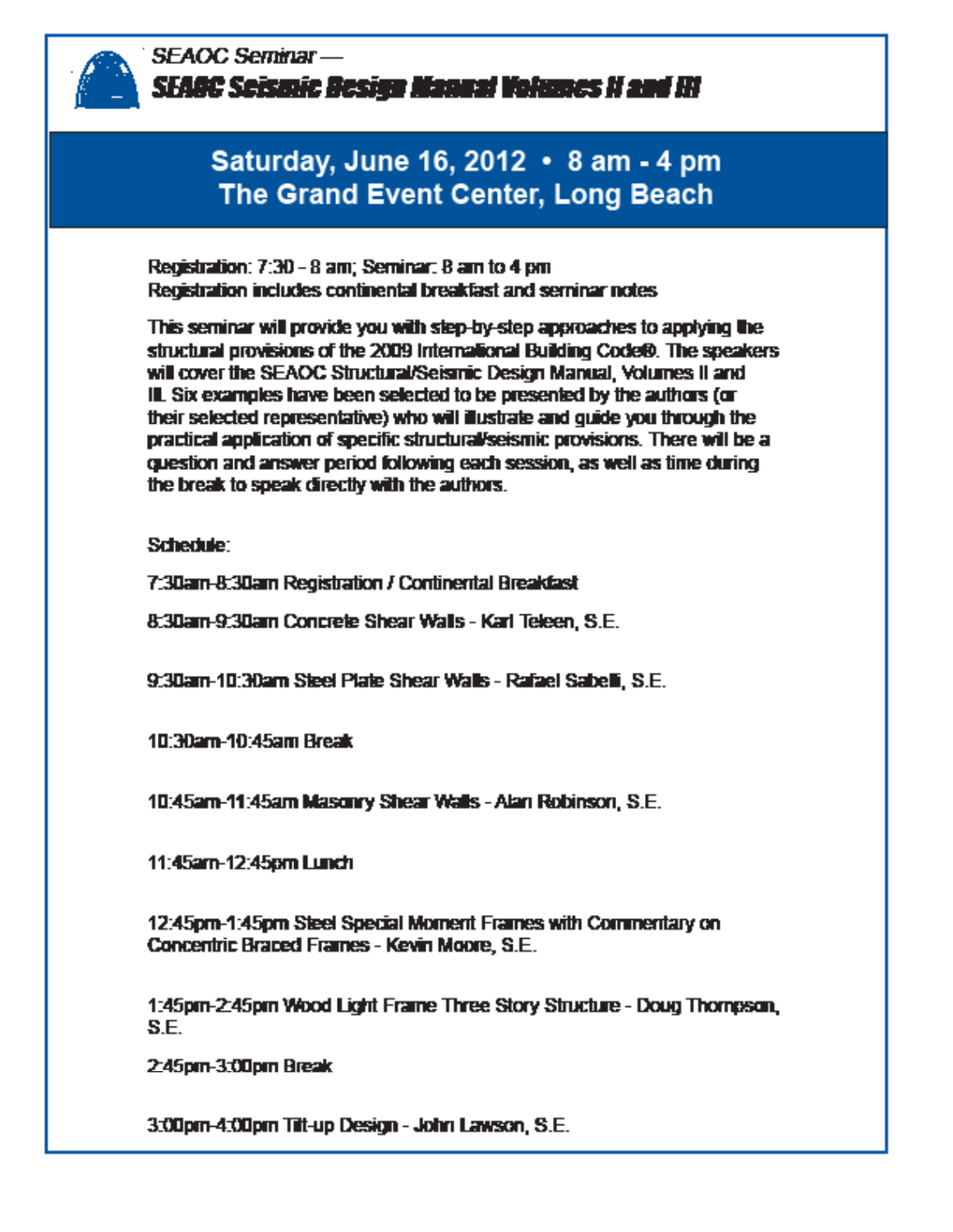

**SEAOC Seminar:** 

## **SFAGG Scismic Resing Magnal Volumes II and H**

# Saturday, June 16, 2012

Registration: 7:30 am. Seminar: 8am - 4 pm. (includes continental breakfast, box limch and seminar notes.)

## The Grand Event Center, 4101 E. Willow St., Long Beach, CA 90815

(Circle the amount applicable to your registration.)

| Cost                        | Before June 12<br>On or After June 12 |       |
|-----------------------------|---------------------------------------|-------|
| <b>SEA</b><br><b>Member</b> | 1215                                  | 5345  |
| Nun-<br>member              | 55.U                                  | \$H4D |

Advance registration required no later than June 12.

Non-Members are encouraged to attend at Member rate by completing a membership application at www.sasansc.org before June 12, Attendees will receive four professional development credits.

**O**Register online at **OFax completed form | OMail Completed form | O E-mail form** WWW.Seabsc.org with credit card with check made out with credit card information to to SEAOSC to 5360 information to (Members: Log in using **UserName and Password**  $(562) 692 - 3425.$ seaoscobseaosc. Workman Mill Rd., Whittier, CA 90601. or Member Discount) ora.

Note: Confirmations will be issued in response to online reservations only.

**Amount** 

**Name:** 

a SEA Member a Non-member

| <b>Phane</b>                                   | Fax: |             |
|------------------------------------------------|------|-------------|
| <b>Credit Card Number:</b>                     |      | Expiresion: |
| Fin number (last 3-4 digits on track of card): |      |             |
| Complete Billing address including zip code:   |      |             |
| <b>LEGIBLE Email address:</b>                  |      |             |
| Repeat email address:                          |      |             |